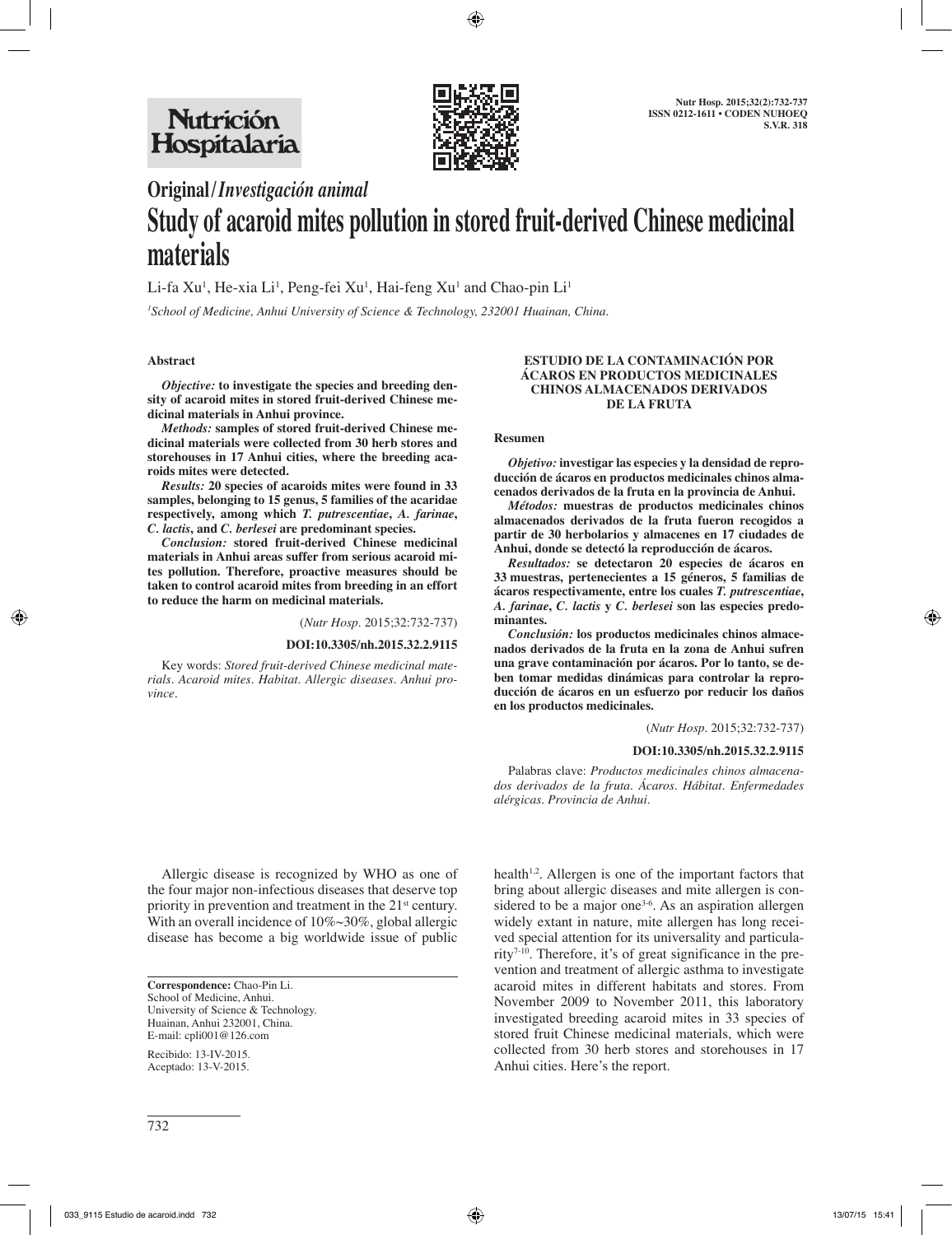# **Material and Methods**

#### *Sample Collection*

According to the breeding habit of acaroid mites, herb stores and storehouses were investigated and ecological instruments were used to get relevant information; at the same time, fruit Chinese medicinal materials sold in herb stores or stored in storehouses were sampled, mainly including: *Crataegus pinnatifida Bunge, Ligustrum lucidum Ait, Chaenomeles sinensis (Thouin) Koehne,fructus choerospondiatis, ZizyPhus sPinosus Hu, Ziziphus zizyphus, FRUCTUS LYCII, Rubus idaeus* and so on. Apart from that, dust in the investigated places were also sampled. The storage period of all the samples should at least 6 months. Each kind of fruit Chinese medicinal materials is collected in 10 samples and each sample should be weighed on the scale to make sure it's 10 gram. All samples were sealed in sampling bags separately to be carried back to the laboratory. Shakesieve shock is adopted to separate the sample into material object and dust.After this was done, acaroid mites were detected out.

# *Separation and Classification of Acaroid Mites*

Airecticopy and Tullgren was adopted to separate acaroids mites from material object while waternacopy was used to separate those from the dust<sup>11</sup>. With reference to methods mentioned in the previous literature<sup>12</sup>, slide specimen were made with the acaroid mites separated from the samples. Under the light microscope, the mites were identified and counted after their morphological characteristics were observed. Their species were classified in Hughes $(1976)$ 's classification system<sup>13</sup>.

# *Information Analysis*

The number of acaroids mites in different samples of stored material was counted, and the breeding density of acaroid mites was calculated in accordance with the formula (D=N/T×100%) (N is the number of acaroid mites, T is the sample quality, and D is the breeding density of acaroid mites); the richness index of species was shown in Margalef index, Rmargalef= $(S-1)/\ln N$  (S is the number of species, N is the total number of every individual species); the diversity index of species was shown in Shannon-Wiener index, H'=-ΣPilnPi) ( Pi=Ni/N, or the probability that the 1st individual belongs to the ith species); index the evenness index of species was shown in Pielou index, that is, J=H'/Hmax (Hmax =lnS).

# **Results**

*Species and Density of Acaroid Mites in Different Dry Fruit Samples*

Species and density of acaroid mites in 33 kinds of fruit Chinese medicinal materials are shown in table I, which demonstrates that different species of acaroids mites differ in ecological habits and habitats. We can also see that the breeding density of acaroids mites differ greatly in different dry fruits, and that they breed in a wide range of dry fruits. 20 species of acaroid mites were separated from 33 kinds of fruit Chinese medicinal materials, belonging to 15 genus and 5 families of the acaridae respectively, as is shown in table II. The results show that acaroid mites breeding in stored fruit Chinese medicinal materials of Anhui area are wide in species.

# *Ecological Parameters of Acaroid Mites in Chinese fruit-derived medicinal materials*

Among the 33 samples of different Chinese fruit-derived medicinal materials, *Ligustrum lucidum Ait*, *FRUCTUS LYCII*, *Castanea mollissima*, *Solanum mammosum L*, and *Actinidia chinensis* rank the top five successively in terms of breeding density of acaroids mites. The breeding density, number of species, richness index, diversity index, and evenness index are shown in table III, which demonstrates that different species of acaroids mites differ in ecological habits and habitats. The highest breeding density is in *Ligustrum lucidum Ait*, while the highest richness index, diversity index and evenness are all in *Castanea mollissima*. From the table IV we can conclude that stored Chinese fruit-derived medicinal materials suffer from serious acaroid mites pollution, with a diverse species and a relatively stable species class.

*Seasonal Changes of Acaroid Mites in Chinese fruitderived medicinal materials*

# *Seasonal Changes of 33 Species of Chinese fruitderived medicinal materials*

In light of the results, 3 kinds of dry fruits with the highest number of breeding acaroids mites from the samples were chosen. They are *Ligustrum lucidum Ait*, *Hazelnut*, and *Trichosanthes kirilowii Maxim*. They were cultivated and observed under artificial circumstances.We found that the *T. putrescentia*, *C. berlesei* and other species of acaroid mites breeding initially took up respectively 53%, 36% and 11%. However, after every 2W we found that the number of *T. putrescentia* raised from 12.47 per gram at 2W to 15.71 per gram at 4W. When it came to 8W, it gradually raised to 23.63 per gram, following by a decline to 19.54 per gram at 12 W; the number of *C. berlesei* experienced a decline from 8.54 per gram at 2 W to 5.71 per gram at 8W and to 0 at 12W.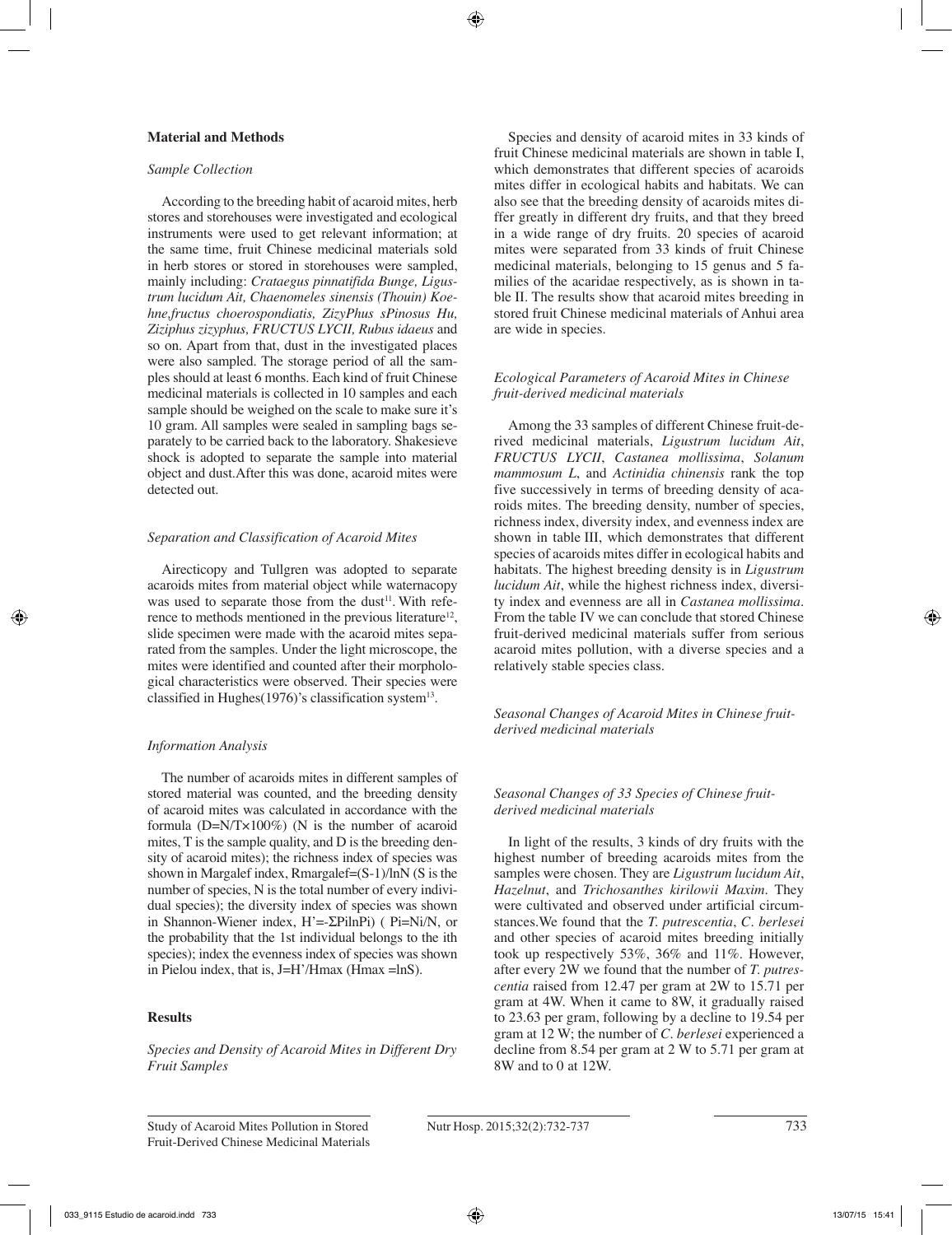| Sample                                                      | Weight/g | Species of Breeding Acaroid Mites                    |
|-------------------------------------------------------------|----------|------------------------------------------------------|
| Ligustrum lucidum Ait                                       | 78.97    | T. putrescentia, C. berlesei, L. michaeli            |
| <b>FRUCTUS LYCII</b>                                        | 64.13    | T. putrescentia, G. ornatus, D. farina               |
| Castanea mollissima                                         | 54.48    | T. putrescentia, C. lactis, G. domesticus, A. ovatus |
| Solanum mammosum L                                          | 44.63    | C. lactis, C. berlesei, E. maynei                    |
| Actinidia chinensis                                         | 36.51    | T. putrescentia, C.lactis, G. domesticus             |
| Hazelnut                                                    | 36.13    | T. putrescentia, S. nesbitti, C. berlesei            |
| Vitis vinifera                                              | 29.62    | G. domesticus, C.lactis, C. berlesei                 |
| Juglans regia                                               | 22.17    | T. casei, C. berlesei                                |
| Ficus carica Linn                                           | 20.93    | G. domesticus, G. ornatus, B. tropicalis             |
| Rosa laevigata Michx.                                       | 19.43    | C. lactis, G. ornatusKramer, M. fungivorus           |
| Rubus idaeu                                                 | 19.38    | T. putrescentia, C. lactis, G. ornatus               |
| Trichosanthes kirilowii Maxim                               | 18.68    | T. putrescentia, G. fuscus, C. berlesei              |
| Hippophae rhamnoides Linn                                   | 18.13    | T. putrescentia, C. lactis, E.maynei                 |
| Litchi chinensis Sonn                                       | 16.27    | T. casei, C. lactis, C. berlesei                     |
| Chaenomeles sinensis (Thouin) Koehne                        | 12.67    | T. casei, C. berlesei                                |
| Cornus officinalis Sieb. et Zucc                            | 12.35    | G. domesticus, T. putrescentia                       |
| Crataegus pinnatifida Bunge                                 | 11.25    | C. lactis, G. domesticus, A. siro                    |
| Torreyagrandis 'Merrillii'                                  | 10.73    | G. domesticus, T. putrescentia                       |
| Siraitia grosuenorii                                        | 10.32    | T. putrescentia, S. nesbitti                         |
| Malus                                                       | 10.08    | G. domesticus, C. lactis, G. ornatus                 |
| Ziziphus zizyphus                                           | 9.76     | G. domesticus, G. ornatus, C.lactis                  |
| Amygdalus Communis Vas                                      | 8.79     | G. domesticus, C. lactis, C. berlesei                |
| Ficus carica Linn                                           | 8.63     | T. putrescentia, T. longior                          |
| Sapindus                                                    | 8.56     | T. casei, C. lactis, T. putrescentia                 |
| Eriobotrya japonica (Thunb.) Lindl                          | 8.51     | C. lactis, C. berlesei, S. nesbitti                  |
| Citrus medica L. var. sarcodactylis Swingle                 | 8.49     | L. konol, T. putrescentia, E. maynei                 |
| Fructus Mori                                                | 8.32     | T. putrescentia, G. domesticus, G. bicaudatus        |
| Chinese olive                                               | 5.68     | D. fainae, T. longior                                |
| Malus hupehensis(Pamp.) Rehd                                | 4.85     | T. longior, C.lactis, G. domesticus                  |
| Elaeagnus angustifolia Linn                                 | 4.71     | C. berlesei, E.maynei                                |
| fructus choerospondiatis                                    | 4.64     | C. lactis, G. domesticus, D. fainae                  |
| Ziziphus jujuba Mill. var. spinosa (Bunge) Hu ex H. F. Chow | 3.22     | C.lactis, A. siro                                    |
| Pomegranate Rind                                            | 2.85     | G. domesticus, C. lactis, T. putrescentiae           |

**Table I** *Breeding Density of Acaroid Mites in Chinese fruit-derived medicinal materials*

# **Discussions**

At present, house dust mites and stored product mites are wide in species, belonging to *Aearida*, *Oribatida*, *Aetinedida* and *Gamasida*. Mites belonging to *Aearida* surpass half of the total number<sup>14-17</sup>, including 7 families, namely, *Acarida*e, *Lardogly phidae*, *Glycyphagidae*, *Chortoglyphidae*, *Carpoglyphidae*, *Histiostomidae*, and *Pyroglyphidae*18. Acaroid mite is a tiny arthropod widely distributed around the world, most of which live on themselves, feeding on organic ort of animals or plants. Their ideal habitat includes grains, Chinese medicinal materials, dry fruits and vegetables in storages, as well as textile fabric and dust in human dwellings<sup>18,19</sup>. Acaroid mites are selective about humiture and food in their breeding places<sup>20</sup>.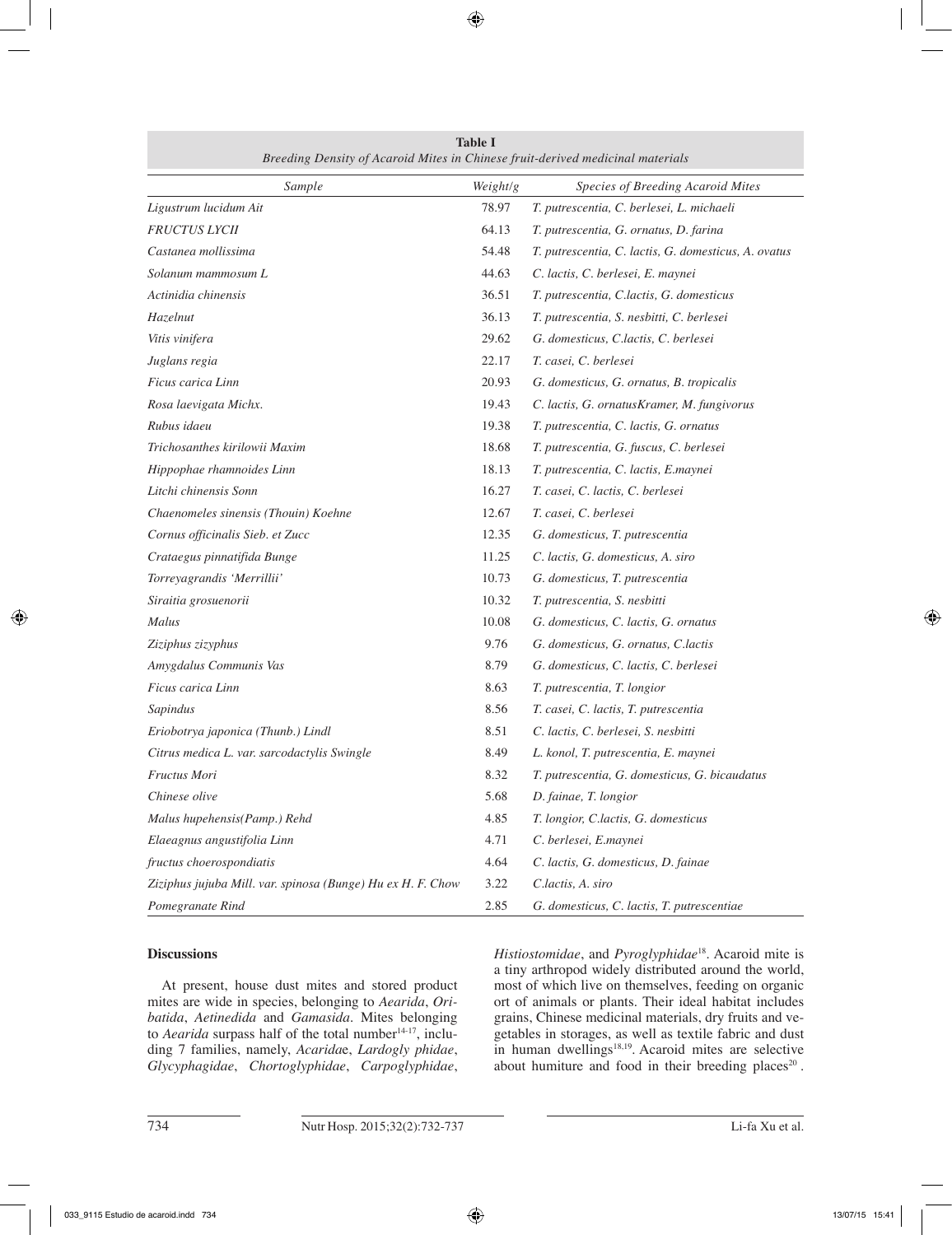| Genus          | Family           | <i>Species</i>       |
|----------------|------------------|----------------------|
| Acaridae       | Acarus           | A.siro               |
|                | Tyrophagus       | T. putrescentiae     |
|                |                  | T. longior           |
|                |                  | T. palmarum          |
|                | Mycetoglyphus    | M. fungivorus        |
|                | Aleuroglyphus    | A. ovatus            |
|                | Suidasia         | S. nesbitti          |
|                | Cologlyplus      | C. berlesei          |
|                | Tyrolichus       | <i>T.casei</i>       |
| Lardoglyphidae | Lardoglyphus     | L. konoi             |
| Glycyphagidae  | Glycyphagus      | G. ornatus           |
|                |                  | G. domesticus        |
|                |                  | G. bicaudatus        |
|                | <b>Blomia</b>    | <b>B.</b> tropicalis |
|                | Lepidoglyphus    | L. michaeli          |
|                | Gohieria         | G. fuscus            |
| Carpoglyphidae | Carpoglyphus     | C. lactis            |
| Pyroglyphidae  | Dermatophagoides | D. farinae           |
|                |                  | D. pteronyssinus     |
|                | Euroglyphus      | E. maynei            |

Situated at the eastern part of China and at the middle and lower reaches of Yangtze River, with a wide span from south to north, Anhui province enjoys a subtropical humid monsoon climate. It also enjoys ample rainfall and four distinctive seasons. Its annual average temperature ranges from 15ºC to16ºC.In summer and autumn, the average temperature reaches 29~33ºC,and the humidity is around 68%~76%, wich is very conductive to breed a large amount of acaroid mites. LI Chao-pin and other people<sup>21</sup> surveyed the composition and diversity of stored acaroid mites in Anhui province and found that the average breeding density, species richness and diversity in southern Anhui regions (including Wuhu area) are higher than that in Huaibei Plain, Jianghuai Hily Region, and plain in central Anhui.

In order to discuss acaroid mites in dry fruits and the growth and decline of acaroid mites community in different months, such indexes as average breeding density, diversity index, richness index and evenness index of acaroid mite community from the same storage respectively in January, April, July and October were compared and analyzed in this study. It turned out that the highest richness index and diversity index were in July, while the highest average breeding density was found in October, and the highest evenness index in April. The distribution of acaroid mites is influenced by humiture, illumination, their own eating habits, human interference factors and other factors22-24. We explain the results mentioned above from the fact that, the average relative humidity and temperature of the storage sampled in July were respectively 75.6% and 31ºC. Closed in a long time, unventilated and with a poor air flow and unscheduled cleaning; the storage had acaroid mites breeding in large amount. However, when samples were collected in October, the temperature and humidity there were respectively 25ºC and 66%. Because acaroid mites have a relatively long breeding season, many female acaroid mites spawn in summer and breed in large number in autumn. Therefore, despite a little decline in richness and diversity, breeding density reaches the peak in October. Apart from that, with a low temperature, spring is not suitable for acaroid mites to breed, while for those having a relative low requirement for humiture, such as *T. putrescentiae*, they can easily live and breed. As a result, the evenness of them is the highest in April. From all mentioned above, excluding human factors and food influences, the average breeding density, diversity index, and richness index of the community as well as evenness index are closely related with humiture. In summer and autumn, when the humiture is high, the indexes mentioned before are high; if the humiture is not suitable for acaroid mites to live, they would choose to exist in resting body<sup>25</sup>.

*Ligustrum lucidum Ait*, *Hazelnut*, and *Trichosanthes kirilowii Maxim* enjoy a relatively high average breeding density of acaroid mites, mainly *T. putrescentiae*  and *C. berlesei*. To understand parameter change rules of the two acaroid mites'living habits and environment, we cultivated *Ligustrum lucidum Ait*, *Hazelnut*, and *Trichosanthes kirilowii Maxim* in the laboratory.

As the result shows, the number of *C. berlesei* continued to decrease, while *T. putrescentiae* continued to breed and their number reached the peak at 8W, the number of species saturated; after that, as other species of mites appeared and the food is relatively insufficient, which caused a slight decline in *T. putrescentiae*'s number at 10W and 12W. These change rules are relevant with acaroid mites'habits and interspecies predominance. Within the same community, there's usually one predominant species of mites, which has a distinctive controlling function on the formation of community structure and environment. They usually enjoy a large number, a high biomass, and a relatively high living ability. Therefore, they breed in large quantity in this stored material while restraining other species of mites from breeding<sup>16,26,27</sup>. However, after acaroid mites breed to a certain extent, their natural enemy, *Cheyletus eruditus*, start to appear and breed in large quantity, in a dynamic equilibrium<sup>20,28</sup>.

From all mentioned above, we believe that acaroid mites breed extensively in stored dry fruits of Anhui province. We detected *G. domesticus* and *T. putres-*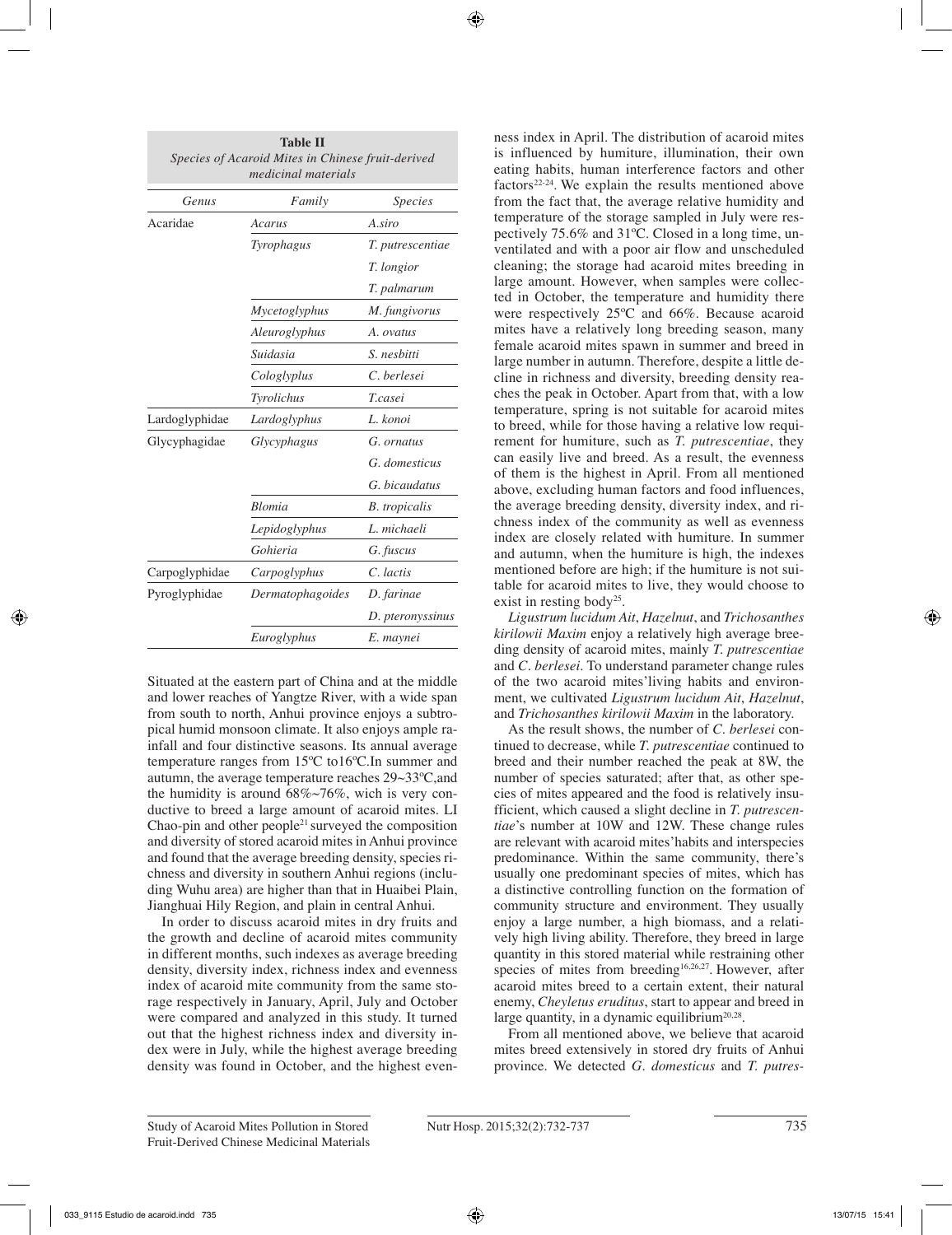**Table III** *Ecological Parameters of Acaroid Mites in Different Chinese fruit-derived medicinal materials*

| Ecological<br>Parameters | Chinese fruit-derived medicinal materials |                                |                        |                       |                        |
|--------------------------|-------------------------------------------|--------------------------------|------------------------|-----------------------|------------------------|
|                          | Ligustrum<br>lucidum Ait                  | <i>FRUCTUS</i><br><i>LYCII</i> | Castanea<br>mollissima | Solanum<br>mammosum L | Actinidia<br>chinensis |
| <b>Breeding Density</b>  | 78.97                                     | 64.13                          | 54.48                  | 44.63                 | 36.51                  |
| Richness Index           | 1.33                                      | 1.54                           | 2.01                   | 0.87                  | 1.64                   |
| Diversity Index          | 1.38                                      | 1.70                           | 2.70                   | 1.71                  | 1.99                   |
| Evenness Index           | 0.92                                      | 0.90                           | 0.94                   | 0.94                  | 0.92                   |

#### **Table IV**

*Seasonal Parameter Changes of Acaroid Mites Community in Chinese fruit-derived medicinal materials*

| Month          | Average Breeding Density $(No./g)$ | Richness Index    | Diversity Index   | Evenness Index    |
|----------------|------------------------------------|-------------------|-------------------|-------------------|
| January $\sim$ | $6.73 \pm 3.25$                    | $2.145 \pm 0.037$ | $1.351 \pm 0.210$ | $0.927 \pm 0.041$ |
| April $\sim$   | $5.69 \pm 3.00$                    | $1.531 \pm 0.115$ | $1.073 \pm 0.110$ | $0.955 \pm 0.034$ |
| July $\sim$    | $10.35 \pm 2.53$                   | $6.131 \pm 0.021$ | $3.259 \pm 0.082$ | $0.811 \pm 0.053$ |
| October $\sim$ | $11.68 \pm 2.21$                   | $5.509 \pm 0.011$ | $2.939 \pm 0.075$ | $0.841 \pm 0.022$ |
|                |                                    |                   |                   |                   |

*centiae* in *Ligustrum lucidum Ait*, *FRUCTUS LYCII*, *Castanea mollissima* and many other dry fruits. The richness index, diversity index and breeding density of acaroid mites in July are the highest in the year, which have much to do with humiture. We observed the growth and decline of *C. berlesei* and *T. putrescentiae* under artificial circumstances, and found a sharp decline in the number of *C. berlesei* and firstly an increase and then a decline in the number of *T. putrescentiae*. We think that acaroid mites and variations in their species reflect changes in the local environment and climate, but the idea needs further study.

During separation process, we only identified part of mite species in the samples, leaving other species apart from acaroid mites uncounted. As far as acaroid mites are concerned, they can't be totally separated out. Therefore, species of acaroid mites in the samples are actually more than that recorded here. The breeding density of sampled mites is represented through the number of mites in the overall samples, which is indirectly calculated through that in proportional samples. Therefore, it can only give a general reflection of breeding density in various samples. The study shows that, when the breeding density of acaroid mites in stored dry fruits increases to a certain amount, acaroid mites would move and spread around. While moving, they would spread many species of microorganism like bacterium and fungus. Therefore, rubber powder in storages should be appropriately deposited to prevent transmission by acaroid mites.

Information about the species, density, and diversity of Chinese fruit-derived medicinal materials in different parts of Anhui province was initially surveyed, in an effort to provide theoretical references for proper acaroid mites prevention scheme.

# **Fund Program**

Natural Science Foundation of China (No.30872367); Natural Science Foundation of Education Office of Anhui Province (2006kj101A); Natural Science Foundation of Anhui Province(No.070413088).

# **Conflict of Interest**

None declared

# **References**

- 1. Kennedy, J.L., P.W. Heymann and T.A. Platts-Mills, The role of allergy in severe asthma. *Clin Exp Allergy*, 2012. 42(5): 659-69.
- 2. Vichyanond, P., R. Pensrichon and S. Kurasirikul, Progress in the management of childhood asthma. *Asia Pac Allergy*, 2012.  $2(1): 15-25.$
- 3. Zheng, Y.W., J. Li, X.X. Lai, D.Y. Zhao, X.F. Liu, X.P. Lin, et al., Allergen micro-array detection of specific IgE-reactivity in Chinese allergy patients. *Chin Med J* (Engl), 2011. 124(24): 4350-4.
- 4. Custovic, A., A. Simpson and A. Woodcock, Importance of indoor allergens in the induction of allergy and elicitation of allergic disease. *Allergy*, 1998. 53(48 Suppl): 115-20.
- 5. Arlian, L.G., M.S. Morgan and J.S. Neal, Dust mite allergens: ecology and distribution. *Curr Allergy Asthma Rep*, 2002. 2(5): 401-11.
- 6. Aycan, O.M., M. Atambay and U.N. Daldal, [Investigation of house dust mite incidence related to social factors]. *Turkiye Parazitol Derg*, 2007. 31(3): 219-24.
- 7. Caplin, J., A. Capriles-Hulett, V. Iraola, H. Pinto, M. Sanchez-Borges, G. de los Santos, et al., Allergic sensitization to domestic mites in Corpus Christi, Texas. *Allergy Asthma Proc*, 2009. 30(2): 166-70.
- 8. Li, C.P., W. Guo, X.D. Zhan, B.B. Zhao, J.D. Diao, N. Li, et al., Acaroid mite allergens from the filters of air-conditioning system in China. *Int J Clin Exp Med*, 2014. 7(6): 1500-6.